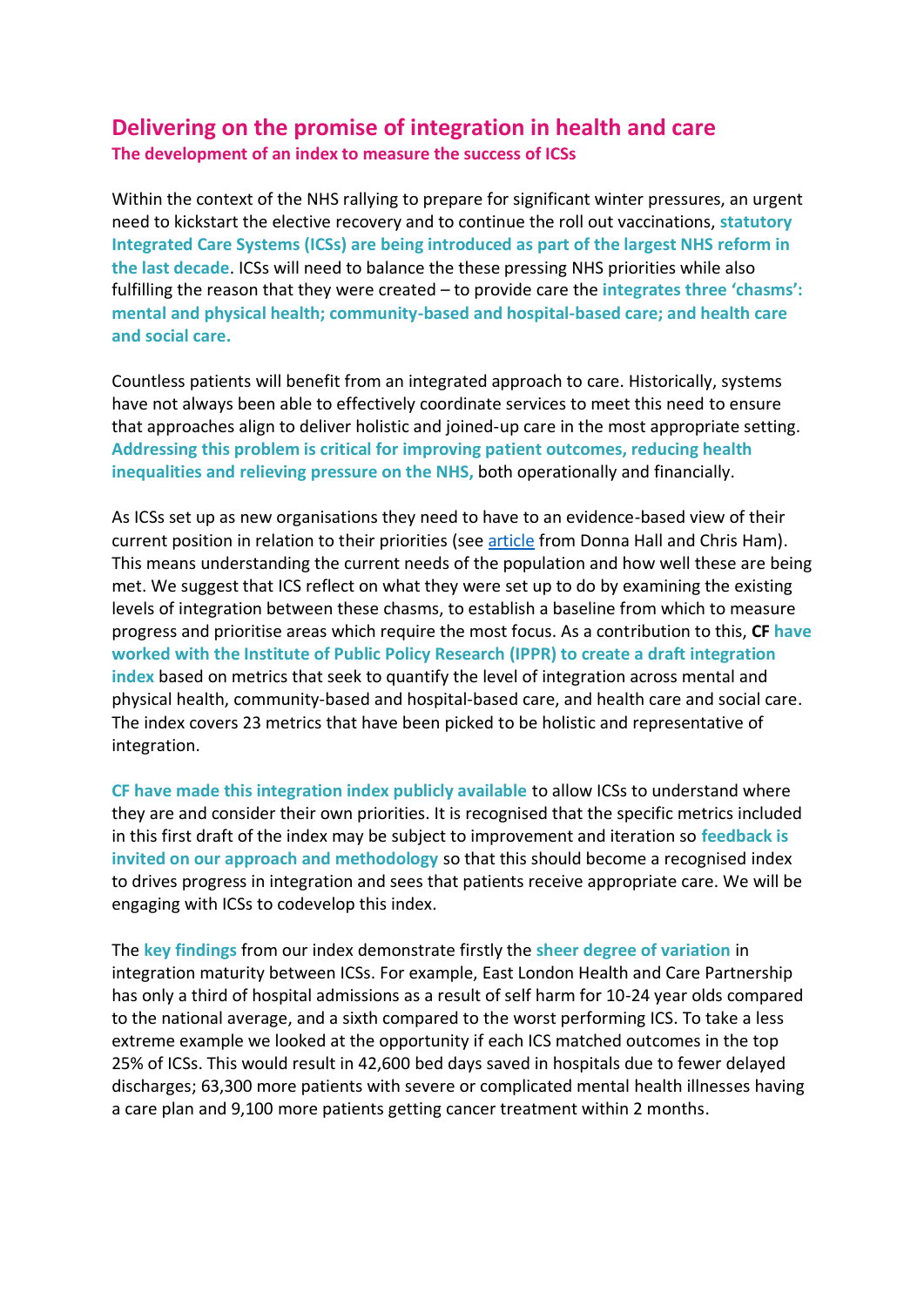Below we highlight three metrics as examples to explain how they represent integration within a system.

**Community-based and hospital-based care**: One measure we have used is Two Month Wait / 62 day from GP Urgent Referral to a First Treatment for Cancer. The variation in this is from 64% of cancer treatments being within two months of referral, to 92% of cancer treatments being within two months of referral.

The typical cancer pathway requires engagement with a multitude of healthcare professionals. From an initial presentation to primary care, a GP will make a 2-week-wait (2WW) referral for the patient to be seen by a specialist. The oncologist will then access the patient and book further examinations and investigations such as blood tests and CT scans. These tests can be done in an acute setting but are increasingly carried out in community diagnostic hubs which releases hospital capacity for non-elective and emergency care. Finally, an acute multi-disciplinary team (MDT) of oncologists, radiologists and cancer experts will review the test results and book the treatment or surgery which should be received within 62 days of the referral. The breaches of the 2 week or 62-day thresholds are often a result of a lack of smooth transition between in and out of hospital care and therefore this metric is indicative of integration across this chasm.

**Health care and social care**: Delayed discharge - days of delayed discharge in quarter. The variation in this is from 9.5 days of delayed discharge per 1,000 bed days, to 97 days of delayed discharge per 1,000 bed days.

A typical case of delayed discharge would be where an elderly patient is admitted from their home (where they may have had a fall or contracted a UTI) to receive care in hospital. After a few days in hospital, they are considered medically fit for discharge, meaning that there is no clinical reason for them to remain in an acute care setting. Patient discharge teams in hospitals work at the intersection of hospital and social care, to make an assessment as to where the patient should be discharged to. This may be back home with a package of care (such as mobility support or regular house visits); to a step-down bed in an intermediate care setting for a more in-depth assessment with an Occupational Therapist; or to a care home. Delayed discharge is therefore often a product of a lack of coordination between the hospital and social care in providing a safe environment for the patient and is indicative of integration across this chasm.

**Mental health and physical health:** Percentage of children and young people referred to ED for mental health reasons and seen within 4 weeks. The variation in this is from 55% of children and young people being seen within 4 weeks, to 99% of children and young people being seen within 4 weeks.

There is a target of 4 weeks for all mental health referrals, which some more acute conditions having a shorter referral wait target. Where this target is exceeded it increases the likelihood of presentation in an acute setting such as A&E, particularly in the case of untreated depression which can lead to self-hard and attempted suicide and have a number of physical health implications. Therefore, a lack of integration in the coordination of service provision for mental health services can result in patients being treated in an inappropriate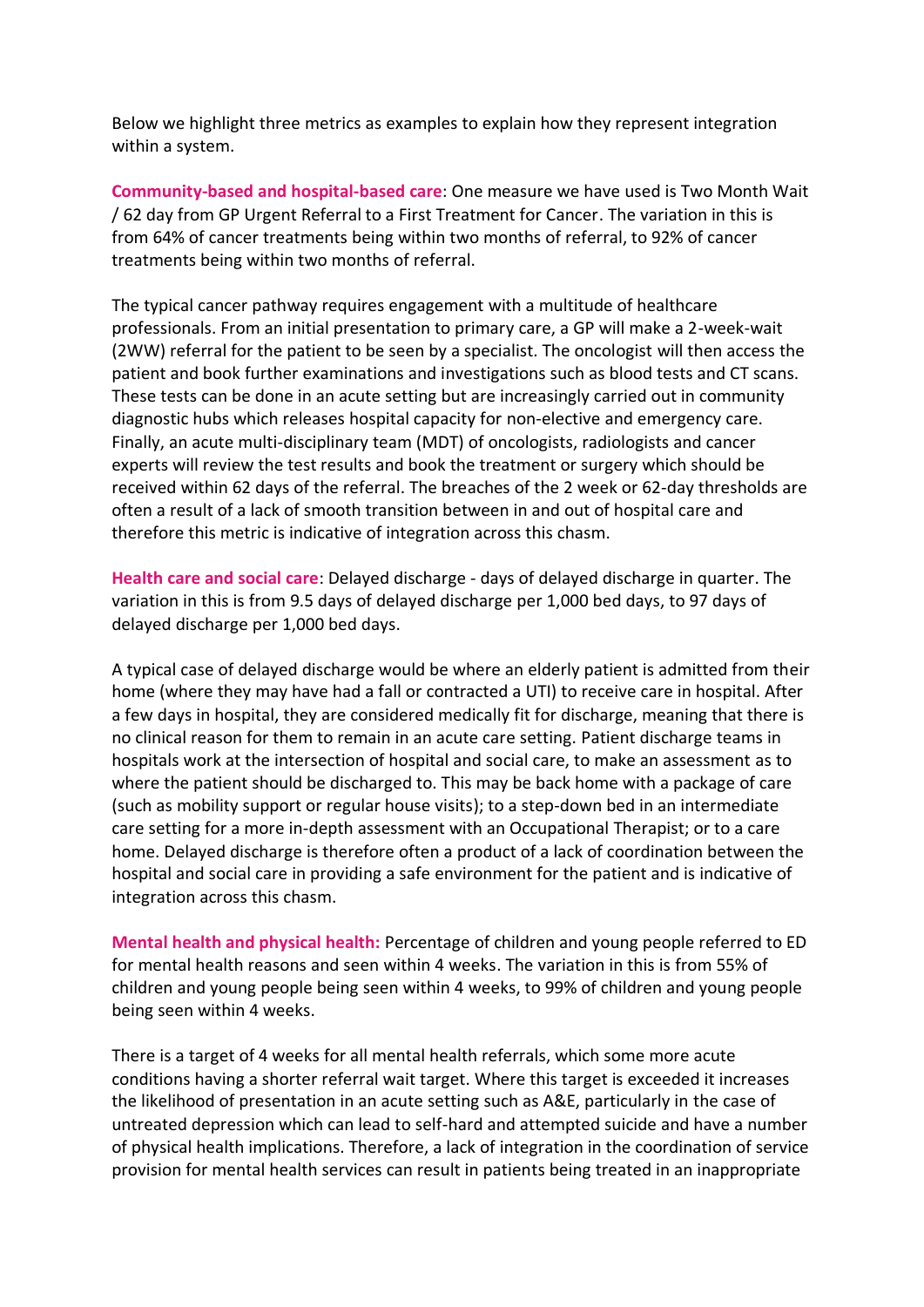setting. The proportion of children and young people referred to ED for mental health reasons and seen within 4 weeks is therefore indication of integration across physical and mental health.

Interestingly, our findings, ICSs that are strongly integrated between health and social care, are also strongly integrated between community and hospital care, whereas **ICSs which have strong integration between physical and mental care, do not always have strong integration between hospital and community care, or health and social care**.

In order to contribute to the potential for learning, we examined which ICS have the highest level of integration according to the index. The five ICSs with the **highest levels of integration** across all 3 chasms are as follows:

- 1. Buckinghamshire, Oxfordshire and Berkshire West
- 2. Surrey Heartlands Health and Care Partnership
- 3. South West London Health and Care Partnership
- 4. Dorset
- 5. Bath and North East Somerset, Swindon and Wiltshire



Figure 1: Overall integrated care index

It will be important to explore and understand as ICSs: what is our starting point in integration and what does this mean about our priorities? It will be also useful we hope to